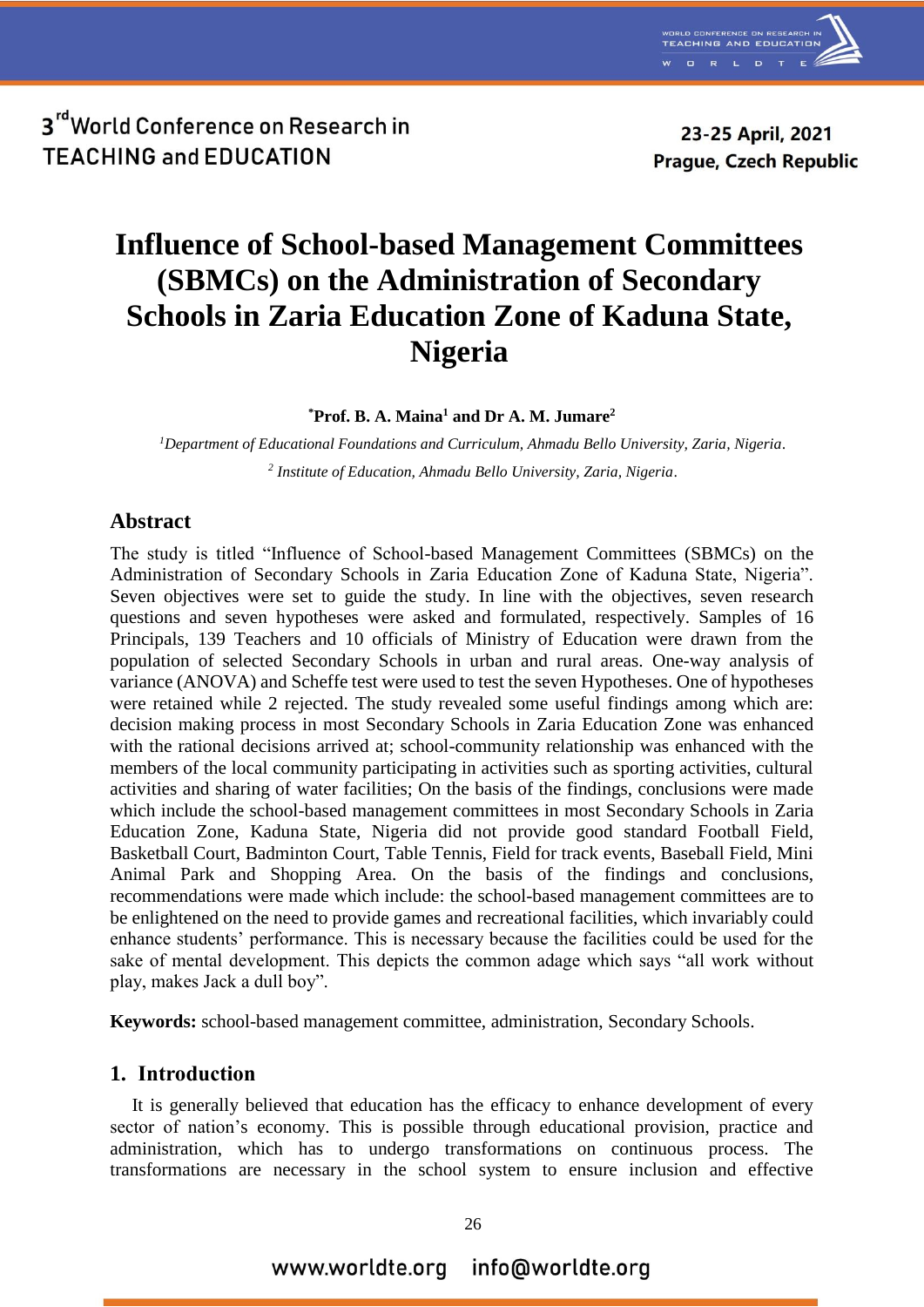

23-25 April, 2021 **Prague, Czech Republic** 

participation in decision making process. Inclusion refers to a practice which entails the commitment to education as the responsibility of all. It enhances the capacity of Education system through the participation of relevant stakeholders in decision making in schools and communities where they belong. According to Ajuwon (2017), inclusive participation leads to better understanding of problems thereby resulting into better decisions and easier implementation of the decisions.

Inclusive participation is the result of committee system which is seen by Obayan (2018) as a vital ingredient for effective administration of educational institutions where through collaborative effort, Administrators, Educators and other stakeholders are given the opportunity to deal with the complex educational issues as a group. It is considered as a domecratic method of school management, which according to Cotton (2016) allows employees, particularly teachers, adequate participation in any decisions that affect them through committee system and contribute significantly to principal's effectiveness.

Participation and committee system are what formed the basis for School-based Management Committees, which is a process to ensure inclusive and effective participation in management of school system by the relevant stakeholders. According to Caldwell (2015) and Ayeni & Ibukun (2017), school-based management committee is the process of decentralization of power and authority from government to significant stakeholders to perform statutory responsibilities in the administration, monitoring, evaluation and review of educational policies to ensure effective teaching and learning among others for improved learning outcomes. To Amamchukwu and Oloelube (2016), school-based management committee is management framework which is school-based, student-centered and qualityfocused. When School-based management committee is practised, there is devolution of responsibilities where schools are provided with enhanced flexibility and autonomy to manage their own operation and resources for the development purposes.

School-based Management Committee is established to contribute toward the development of school. In Zaria Education Zone, Secondary School Administration is enhanced through the contributions of School-based Management Committees. The contributions center on decision making process, school-community relationship, students' enrolment and retention, staff development programmes, provision of instructional facilities, provision of teaching and nonteaching staff and provision of games and recreational facilities.

#### **1.1 Statement of the Problem**

The conditions of Secondary Schools in Nigeria need to be researched well. The conditions deter schools to achieve their main objectives. This is so because Secondary Schools in Nigeria are affected by problems such as poor decision-making process, poor students' enrolment and retention, poor staff development programmes, inadequate instructional facilities, shortage of teaching and non-teaching staff and shortage of games and recreational facilities. Those poor conditions are concurred in Grauwe (2015), Mulayasa (2017), Gamage & Sooksomchitra (2017) and Bandur (2018).

A functional School-based management committee, in each secondary school in Zaria Education Zone with a clearly defined roles and responsibilities could assist in providing high performance and improved learning outcomes. However, researches in the last few years revealed variety of barriers and challenges for the school-based management committees to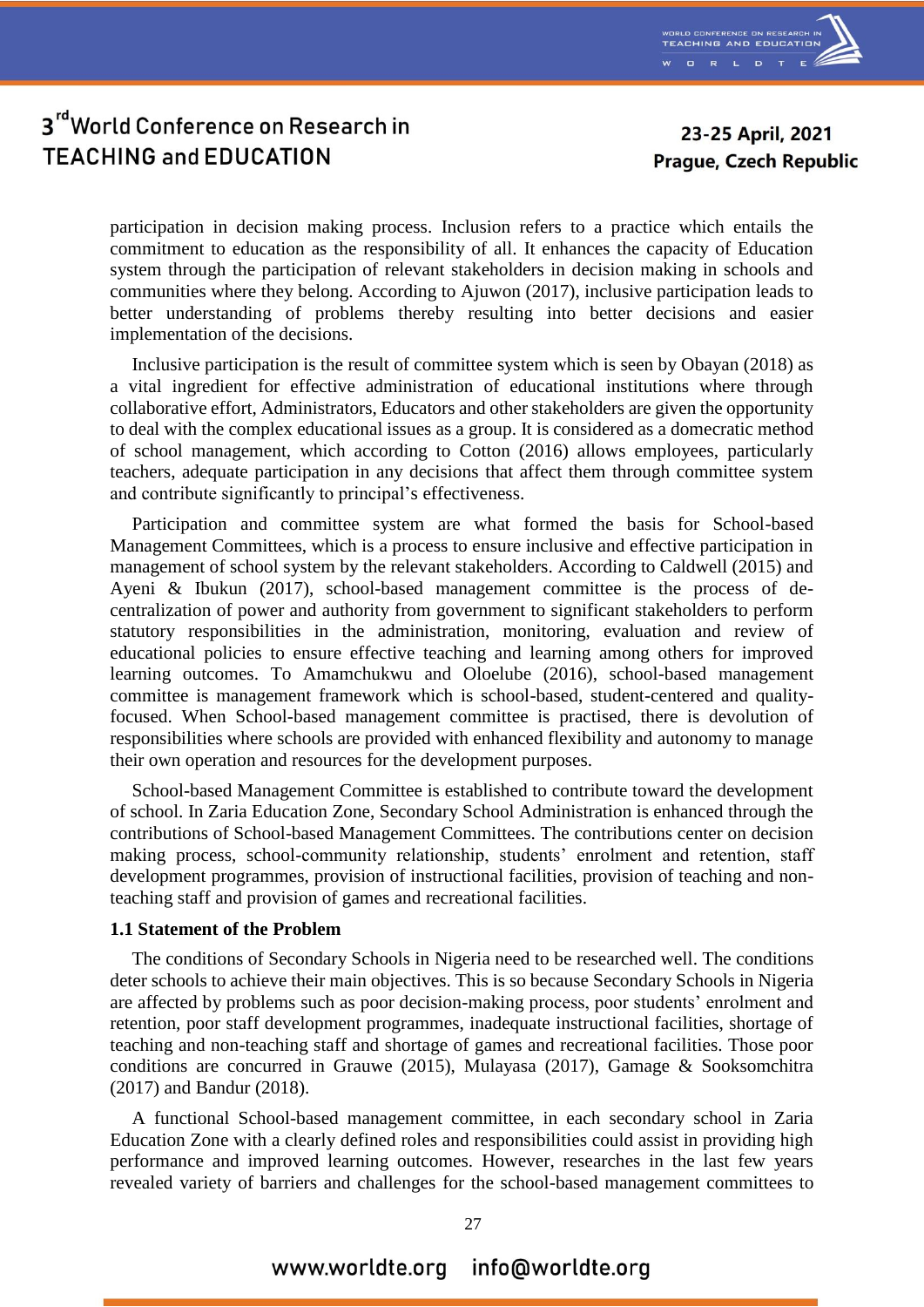

23-25 April, 2021 **Prague, Czech Republic** 

influence positively on the administration of Secondary Schools for better learning outcome. This informs the decision of the researchers to carry out this research to ascertain the influence of school-based management committees on the administration of Secondary Schools in Zaria Education Zone, Kaduna State, Nigeria.

#### **1.2 Objectives of the Study**

The study was set to:

- 1. determine the influence of school-based management committees on decision-making process in Secondary Schools in Zaria Education Zone, Kaduna State, Nigeria;
- 2. ascertain the influence of school-based management committees on school-community relationship in Secondary Schools in Zaria Education Zone, Kaduna State, Nigeria;
- 3. find out the influence of school-based management committees on students' enrolment and retention in Secondary Schools in Zaria Education Zone, Kaduna State, Nigeria;
- 4. assess the influence of school-based management committees on staff development programmes in Secondary Schools in Zaria Education Zone, Kaduna State, Nigeria;
- 5. examine the influence of school-based management committees on provision of instructional facilities in Secondary Schools in Zaria Education Zone, Kaduna State, Nigeria;
- 6. The study was said to find out the influence of school-based management committees on provision of teaching and non-teaching staff in Secondary Schools in Zaria Education Zone, Kaduna State, Nigeria; and
- 7. The study was said to determine the influence of school-based management committees on provision of games and recreational facilities in Secondary Schools in Zaria Education Zone, Kaduna State, Nigeria.

### **1.3 Research Questions**

The research asked the following questions:

- 1. What is the influence of school-based management committees on decision-making process in Secondary Schools in Zaria Education Zone, Kaduna State, Nigeria?
- 2. do school-based management committees influence school-community relationship in Secondary Schools in Zaria Education Zone, Kaduna State, Nigeria?
- 3. How do school-based management committees influence students' enrolment and retention in Secondary Schools in Zaria Education Zone, Kaduna State, Nigeria?
- 4. What is the influence of school-based management committees on staff development programmes in Secondary Schools in Zaria Education Zone, Kaduna State, Nigeria?
- 5. do school-based management committees influence the provision of instructional facilities in Secondary Schools in Zaria Education Zone, Kaduna State, Nigeria?
- 6. How do school-based management committees influence provision of teaching and nonteaching staff in Secondary Schools in Zaria Education Zone, Kaduna State, Nigeria?
- 7. What is the influence of school-based management committees on provision of games and recreational facilities in Secondary Schools in Zaria Education Zone, Kaduna State, Nigeria?

### **1.4 Hypotheses**

The following hypotheses were formulated and tested: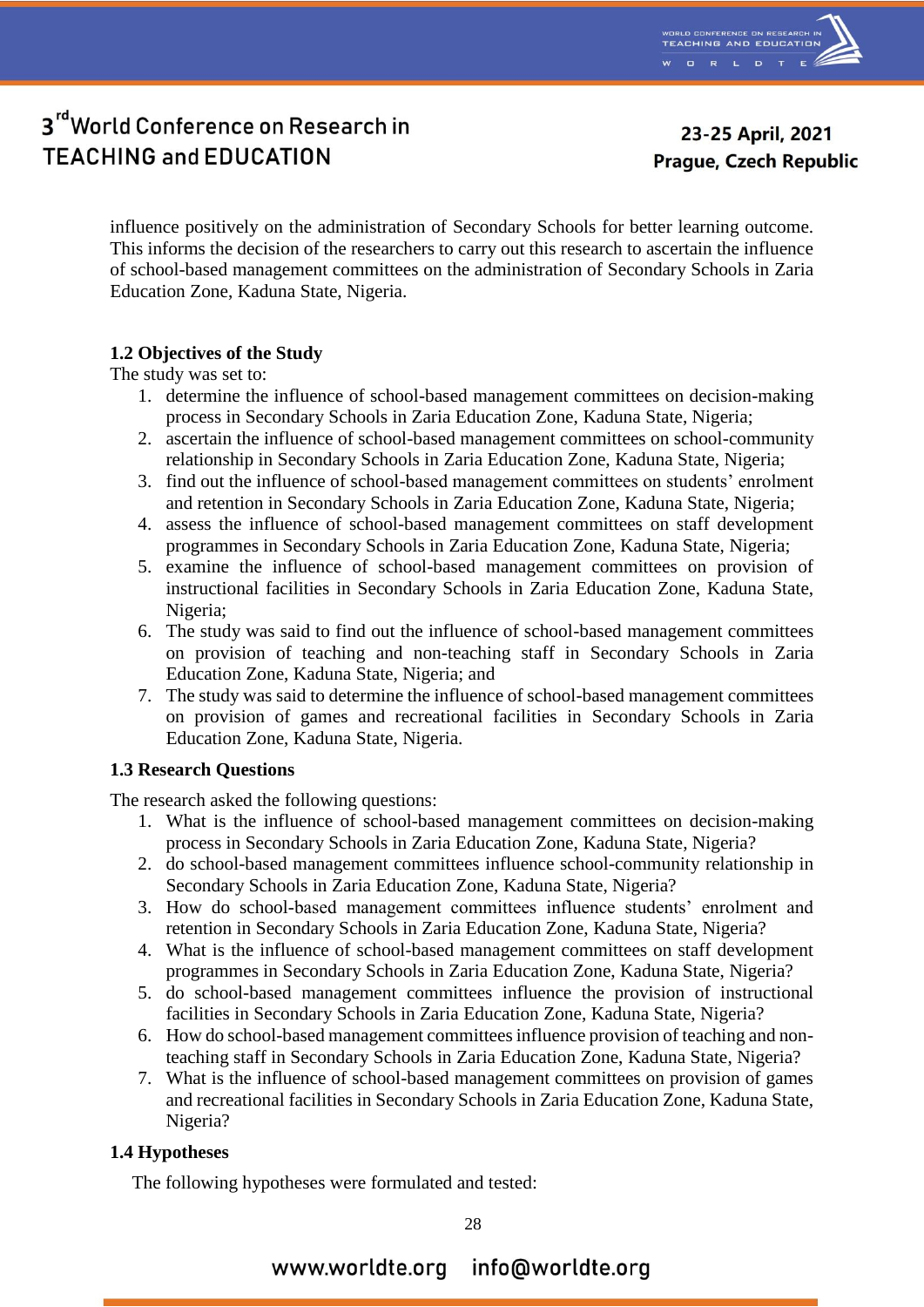

23-25 April, 2021 **Prague, Czech Republic** 

- 1. There is no significant difference in the opinions of Principals, Teachers and officials of the Ministry of Education on the influence of school-based management committee on decision making process in Secondary Schools in Zaria Education Zone, Kaduna State, Nigeria.
- 2. There is no significant difference in the opinions of Principals, Teachers and officials of the Ministry of Education on the influence of school-based management committees on school-community relationship in Secondary Schools in Zaria Education Zone, Kaduna State, Nigeria.
- 3. There is no significant difference in the opinions of Principals, Teachers and officials of the Ministry of Education on the influence of school-based management committees on students' enrolment and retention in Secondary Schools in Zaria Education Zone, Kaduna State, Nigeria
- 4. There is no significant difference in the opinions of Principals, Teachers and officials of the Ministry of Education on the influence of school-based management committees on staff development programmes in Secondary Schools in Zaria Education Zone, Kaduna State, Nigeria.
- 5. There is no significant difference in the opinions of Principals, Teachers and officials of the Ministry of Education on the influence of school-based management committees on the provision of instructional facilities in Secondary Schools in Zaria Education Zone, Kaduna State, Nigeria.
- 6. There is no significant difference in the opinions of Principals, Teachers and officials of the Ministry of Education on the influence of school-based management committees on the provision of teaching and non-teaching staff in Secondary Schools in Zaria Education Zone, Kaduna State, Nigeria.
- 7. There is no significant difference in the opinions of Principals, Teachers and officials of the Ministry of Education on the influence of school-based management committees on the provision of games and recreational facilities in Secondary Schools in Zaria Education Zone, Kaduna State, Nigeria.

### **2. Research Methodology**

The researchers used survey research method with the samples of 16 Principals, 139 Teachers and 10 officials of Ministry of Education in selected urban and rural Secondary Schools in Zaria Education Zone. One-way Analysis of Variance (ANOVA) at 0.05 level of significance, was used to test the 7 formulated hypotheses. Where significant differences existed, Scheffe test was employed to ascertain the extent of the differences.

### **3. Hypotheses Testing**

One-way Analysis of Variance (ANOVA) at 0.05 level of significance was used to test the 7 formulated null hypotheses. Where significant differences exist, Scheffe test was employed to ascertain the extent of the differences.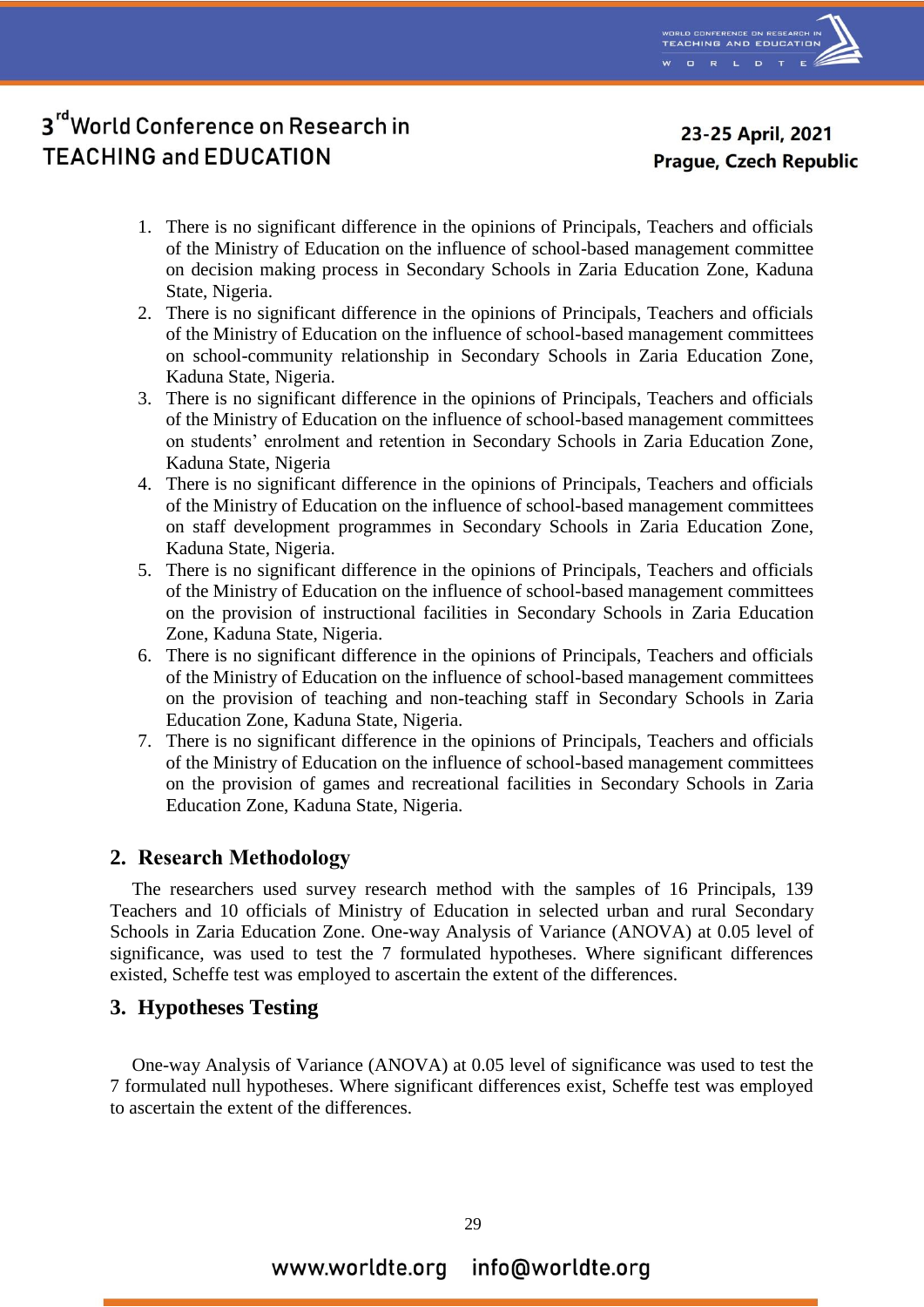

**Hypothesis 1:** There is no significant difference in the opinions of respondents on the Influence of School-Based Management Committees (SBMCs) on decision making process in Secondary Schools in Zaria Education Zone of Nigeria.

> To test the hypotheses, responses of all respondents were collected, analysed and presented in a table. Table 1 gives the details.

#### **Table 1: Summary of Analysis of Variance (ANOVA) on Influence of School-Based**

| <b>Management Committees (SDMCS) on Decision Making Process in Secondary</b><br><b>Schools in Zaria Education Zone of Nigeria</b> |                         |       |                                |       |                                         |                |                 |  |
|-----------------------------------------------------------------------------------------------------------------------------------|-------------------------|-------|--------------------------------|-------|-----------------------------------------|----------------|-----------------|--|
| <b>Source</b><br><b>Variation</b>                                                                                                 | of Sum<br><b>Square</b> | of Df | Mean of F-cal<br><b>Square</b> |       | <b>F-critical</b>                       | <b>P-value</b> | <b>Decision</b> |  |
| Between Groups                                                                                                                    | 49.371                  | 2     | 24.685                         |       |                                         |                | H0 <sub>1</sub> |  |
|                                                                                                                                   |                         |       |                                | 2.808 |                                         | .071           | Retained        |  |
|                                                                                                                                   |                         |       |                                |       | 3.436                                   |                |                 |  |
| Within Groups                                                                                                                     | 127.211                 | 162   | .785                           |       |                                         |                |                 |  |
| <b>Total</b>                                                                                                                      | 1180.264                | 164   |                                |       | Ho is Retention if the p-value $> 0.05$ |                |                 |  |

# **Management Committees (SBMCs) on Decision Making Process in Secondary**

#### **Source: Fieldwork, 2020**

In Table 1, the computed probability is .071, which is higher than the alpha value of 0.05 set for this study. In other words, the F value of 2.808 is less than the f-critical value of 3.436 while the calculated P-value of .071 is greater than the 0.05 level of significance. Therefore, the null hypothesis  $(Ho<sub>1</sub>)$  was retained. It could be concluded that there were no significant differences in the opinions of principals, teachers and Ministry of Education officials in respect of the influence of School-Based Management Committees (SBMCs) on decision making process in Secondary Schools in Zaria Education Zone of Nigeria. The above result corresponds with the results of the research question 1 in which the majority of the respondents agreed with the items stated in the questionnaire where they agreed that through School-Based Management Committees (SBMCs), decision making process in most Secondary Schools in Zaria Education Zone was enhanced with the rational decisions arrived at.

#### **Hypothesis 2:** There is no significant difference in the opinions of respondents on the Influence of School-Based Management Committees (SBMCs) on school-community relationship in Secondary Schools in Zaria Education Zone of Nigeria.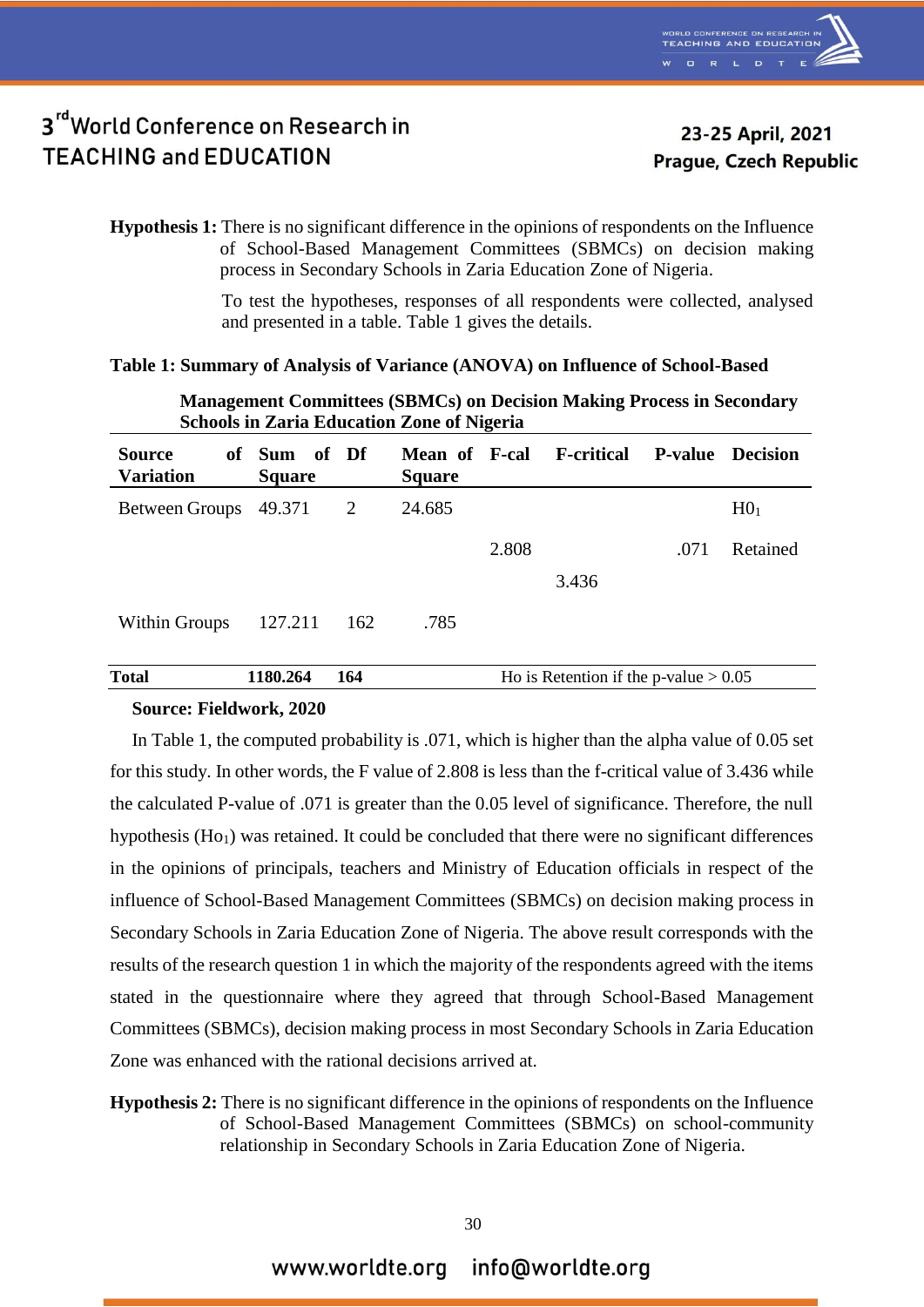

23-25 April, 2021 **Prague, Czech Republic** 

To test the hypotheses, responses of all respondents were collected, analyzed and presented in a table. Table 2 gives the details.

#### **Table 2: Summary of Analysis of Variance (ANOVA) on Influence of School-Based**

| Secondary Schools in Zaria Education Zone of Nigeria |                             |     |                                       |     |                                         |                |                 |  |
|------------------------------------------------------|-----------------------------|-----|---------------------------------------|-----|-----------------------------------------|----------------|-----------------|--|
| <b>Source</b><br>of<br><b>Variation</b>              | – Sum – of<br><b>Square</b> | Df  | <b>Mean of F-cal</b><br><b>Square</b> |     | <b>F</b> -critical                      | <b>P-value</b> | <b>Decision</b> |  |
| Between Groups                                       | 11.349                      | 2   | 5.674                                 |     |                                         |                | H0 <sub>2</sub> |  |
|                                                      |                             |     |                                       | 3.1 |                                         | .065           | Retained        |  |
|                                                      |                             |     |                                       | 08  | 5.563                                   |                |                 |  |
| Within Groups                                        | 165.233                     | 162 | 1.020                                 |     |                                         |                |                 |  |
| <b>Total</b>                                         | 176.582<br>164              |     |                                       |     | Ho is Retention if the p-value $> 0.05$ |                |                 |  |

### **Management Committees (SBMCs) on School- Community Relationship in Secondary Schools in Zaria Education Zone of Nigeria**

#### **Source: Fieldwork, 2020**

In Table 2, the computed probability is .065, which is higher than the alpha value of 0.05 set for this study. In other words, the F value of 3.108 is less than the f-critical value of 5.563 while the calculated P-value of .065 is greater than the 0.05 level of significance. Therefore, the null hypothesis (Ho<sub>2</sub>) was retained. It could be concluded that there were no significant differences in the opinions of principals, teachers and ministry of education officials in respect of the influence of School-Based Management Committees (SBMCs) on school-community relationship in Secondary Schools in Zaria Education Zone of Nigeria. The above result corresponds with the results of the research question 2 in which the majority of the respondents agreed with the items stated in the questionnaire where respondents in most Secondary Schools agreed that through School-Based Management Committees (SBMCs) school-community relationship was enhanced with the members of the local community participate in school activities such as sporting activities, cultural activities and sharing of water facilities of the school.

#### **Hypothesis 3:** There is no significant difference in the opinions of respondents on the Influence of School-Based Management Committees (SBMCs) on students' enrolment and retention in Secondary Schools in Zaria Education Zone of Nigeria.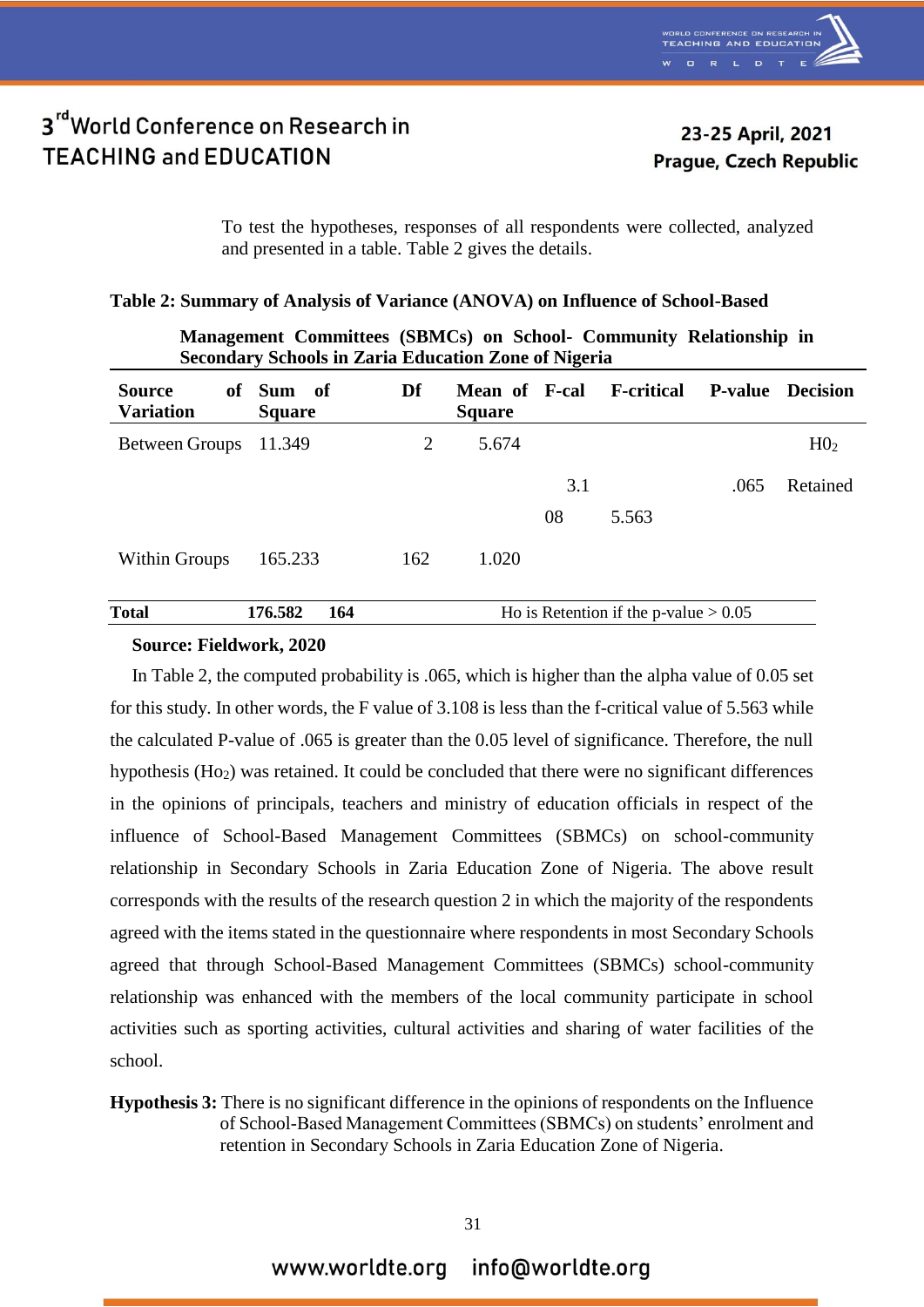

23-25 April, 2021 **Prague, Czech Republic** 

To test the hypotheses, responses of all respondents were collected, analyzed and presented in a table. Table 3 gives the details.

### **Table 3: Summary of Analysis of Variance (ANOVA) on Influence of School-Based**

| <b>Secondary Schools in Zaria Education Zone of Nigeria</b> |                         |     |                                       |       |                    |                |                 |  |  |
|-------------------------------------------------------------|-------------------------|-----|---------------------------------------|-------|--------------------|----------------|-----------------|--|--|
| Source of<br><b>Variation</b>                               | Sum of<br><b>Square</b> | Df  | <b>Mean of F-cal</b><br><b>Square</b> |       | <b>F</b> -critical | <b>P-value</b> | <b>Decision</b> |  |  |
| Between Groups 13.037                                       |                         | 2   | 6.518                                 |       |                    |                | H0 <sub>3</sub> |  |  |
|                                                             |                         |     |                                       | 8.973 |                    | .002           | Rejected        |  |  |
|                                                             |                         |     |                                       |       | 6.457              |                |                 |  |  |
| <b>Within Groups</b>                                        | 163.545                 | 162 | 1.010                                 |       |                    |                |                 |  |  |

 **Management Committees (SBMCs) on Students' Enrolment and Retention in** 

| <b>Total</b> | 176.582 | Ho is Rejection if the p-value $< 0.05$ |
|--------------|---------|-----------------------------------------|
|              |         |                                         |

### **Source: Fieldwork, 2020**

In Table 3, the computed probability is .002, which is lower than the alpha value of 0.05 set for this study. In other words, the F value of 38.973 is greater than the f-critical value of 6.457 while the calculated P-value of .002 is lower than the 0.05 level of significance. Therefore, the null hypothesis (Ho<sub>3</sub>) was rejected. This means that significant difference existed among principals, teachers and ministry of education officials in their perception on the influence of School-Based Management Committees (SBMCs) on students' enrolment and retention in Secondary Schools in Zaria Education Zone of Nigeria. The above result corresponds with the results of the research question 3 in which the majority of the respondents disagreed with the items stated in the questionnaire. To ascertain the extent of differences, Scheffe test was employed. Details are presented in Table 4.

| Table 4: Scheffe Multiple Comparison Statistics Test among the Principals, Teachers |
|-------------------------------------------------------------------------------------|
| and Ministry of Education Officials in Respect to Influence of School-Based         |
| <b>Management Committees (SBMCs) on Students' Enrolment and Retention in</b>        |
| <b>Secondary Schools in Zaria Education Zone of Nigeria</b>                         |

| (I) Status | $J$ ) status | <b>Mean</b><br>difference $(I-j)$ | Std.<br>Error | Sig. |  |
|------------|--------------|-----------------------------------|---------------|------|--|
|            |              |                                   |               |      |  |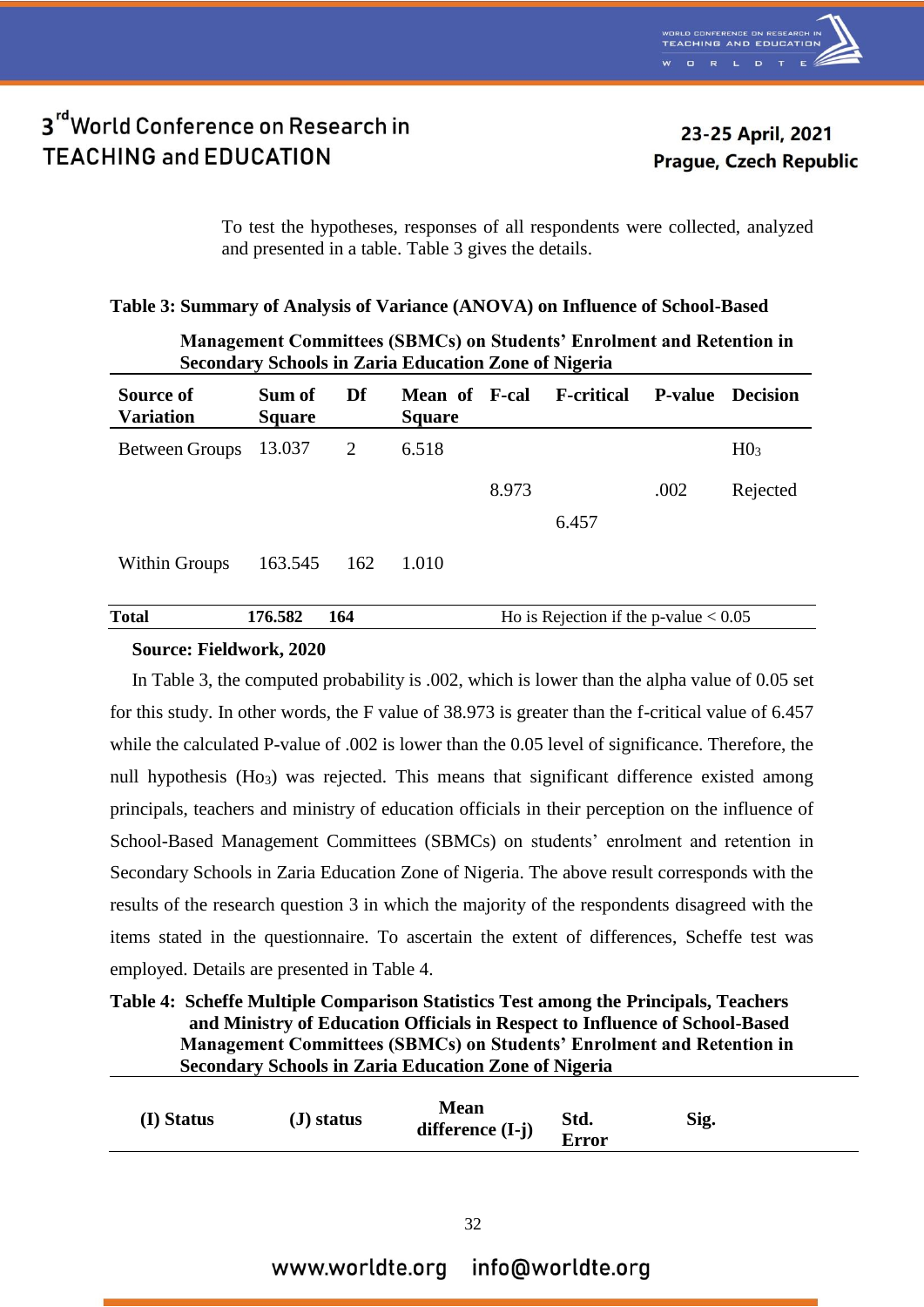### 23-25 April, 2021 **Prague, Czech Republic**

| Principals           | <b>Teachers</b> | $-.325$  | .232  | .378 |
|----------------------|-----------------|----------|-------|------|
|                      | Principals      | 4.689*   | . 198 | .002 |
| <b>MOE</b> officials | <b>MOE</b>      | $4.325*$ | .232  | .002 |
|                      | <b>Teachers</b> | $-.364$  | .193  | .171 |
| <b>Teachers</b>      | <b>Teachers</b> | 5.129*   | .198  | .002 |
|                      | Principals      | .364     | .193  | .171 |

\*The mean deference is significant of the 0.05 level.

It is evident from the post-Hoc test that difference existed in the opinions of the three groups of respondents on the influence of School-Based Management Committees (SBMCs) on students' enrolment and retention in Secondary Schools in Zaria Education Zone of Nigeria. Details of the multiple comparison post-Hoc test as indicated by Table 4, the mean score of principals 4.689 was found to be closer to that of MOE officials 4.325, implying that the difference between the two groups were not significant. However, the mean score of teachers 5.129 was found to be higher than that of principals and MOE. This implies that the teachers differ significantly in their opinions on influence of School-Based Management Committees (SBMCs) on students' enrolment and retention in Secondary Schools in Zaria Education Zone of Nigeria. This by implication means through School-Based Management Committees (SBMCs), students' enrolment and retention were enhanced. This was as a result of supervision, mobilization, sensitization, and regular meetings between SBMC officials and parents.

**Hypothesis 4:** There is no significant difference in the opinions of respondents on the Influence of School-Based Management Committees (SBMCs) on staff development in Secondary Schools in Zaria Education Zone of Nigeria.

> To test the hypotheses, responses of all respondents were collected, analyzed and presented in a table. Table 5 gives the details.

### **Table 5: Summary of Analysis of Variance (ANOVA) on Influence of School-Based Management Committees (SBMCs) on Staff Development in Secondary Schools in Zaria Education Zone of Nigeria**

| <b>Source</b>    | of Sum of Df  |  | Mean of F-cal | <b>F-critical P-value Decision</b> |  |
|------------------|---------------|--|---------------|------------------------------------|--|
| <b>Variation</b> | <b>Square</b> |  | <b>Square</b> |                                    |  |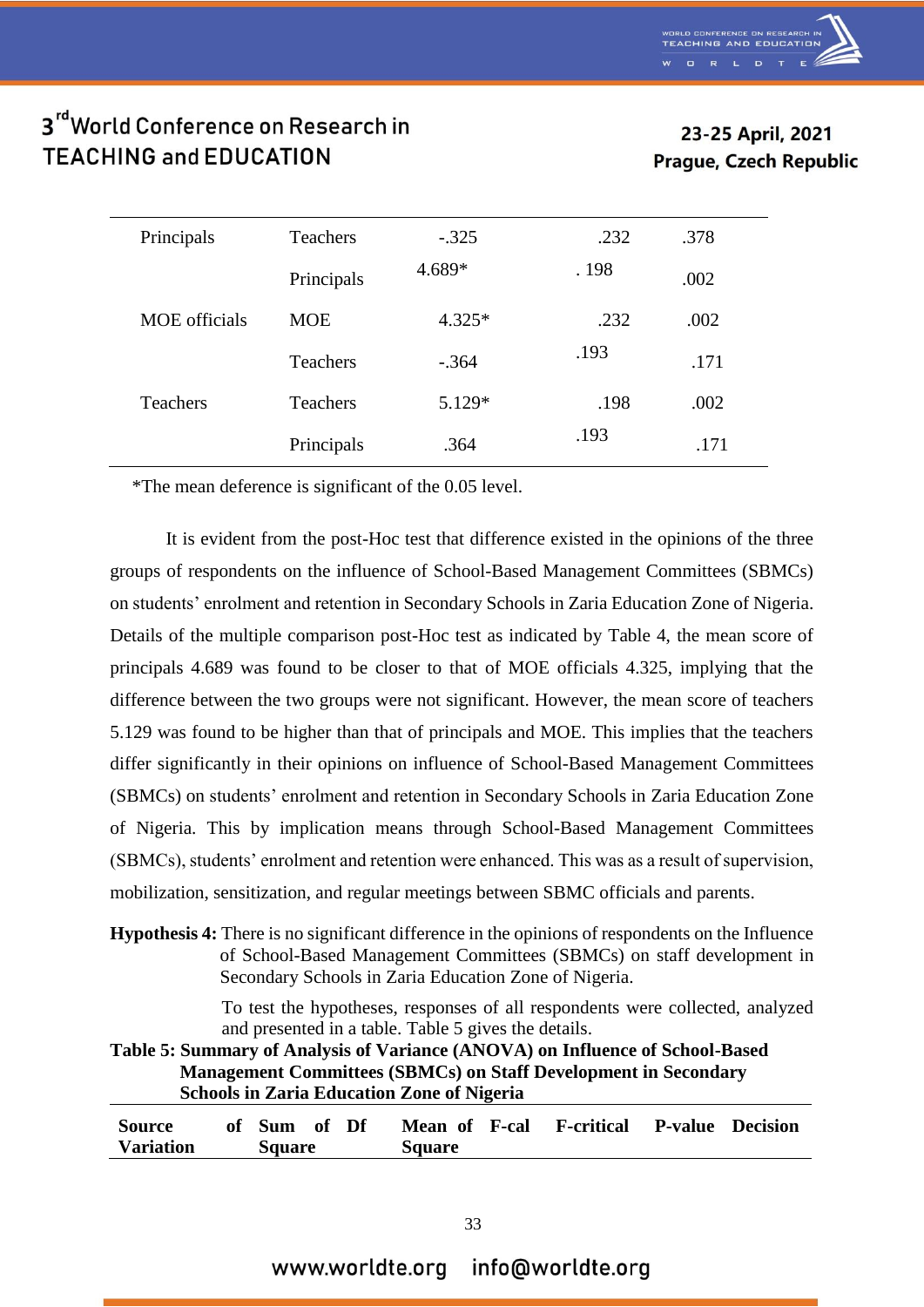

### 23-25 April, 2021 **Prague, Czech Republic**

| <b>Total</b>            | 156.577 | 164 |        |       | Ho is Retention if the p-value $> 0.05$ |      |                 |
|-------------------------|---------|-----|--------|-------|-----------------------------------------|------|-----------------|
| Within Groups           | 126.364 | 162 | .904   |       | 6.720                                   |      |                 |
|                         |         |     |        | 2.816 |                                         | .078 | Retained        |
| Between Groups 30.213 2 |         |     | 15.107 |       |                                         |      | H0 <sub>4</sub> |

#### **Source: Fieldwork, 2020**

In Table 5, the computed probability is .078, which is higher than the alpha value of 0.05 set for this study. In other words, the F value of 2.816 is less than the f-critical value of 6.720 while the calculated P-value of .078 is greater than the 0.05 level of significance. Therefore, the null hypothesis (Ho4) was retained. It could be concluded that there were no significant differences in the opinions of principals, teachers and ministry of education officials in respect of the influence of School-Based Management Committees (SBMCs) on staff development in Secondary Schools in Zaria Education Zone of Nigeria. The above result corresponds with the results of the research question 4 in which the majority of the respondents agreed with the items stated in the questionnaire. This means the respondents agreed that both teaching and nonteaching staff were allowed to go for in-service training, conferences, workshops, seminars and symposia through efforts of SBMCs in most Secondary Schools .

**Hypothesis 5:** There is no significant difference in the opinions of respondents on the Influence of School-Based Management Committees (SBMCs) on provision of instructional facilities in Secondary Schools in Zaria Education Zone of Nigeria. To test the hypotheses, responses of all respondents were collected, analyzed

and presented in a table. Details are presented in Table 6 gives the details.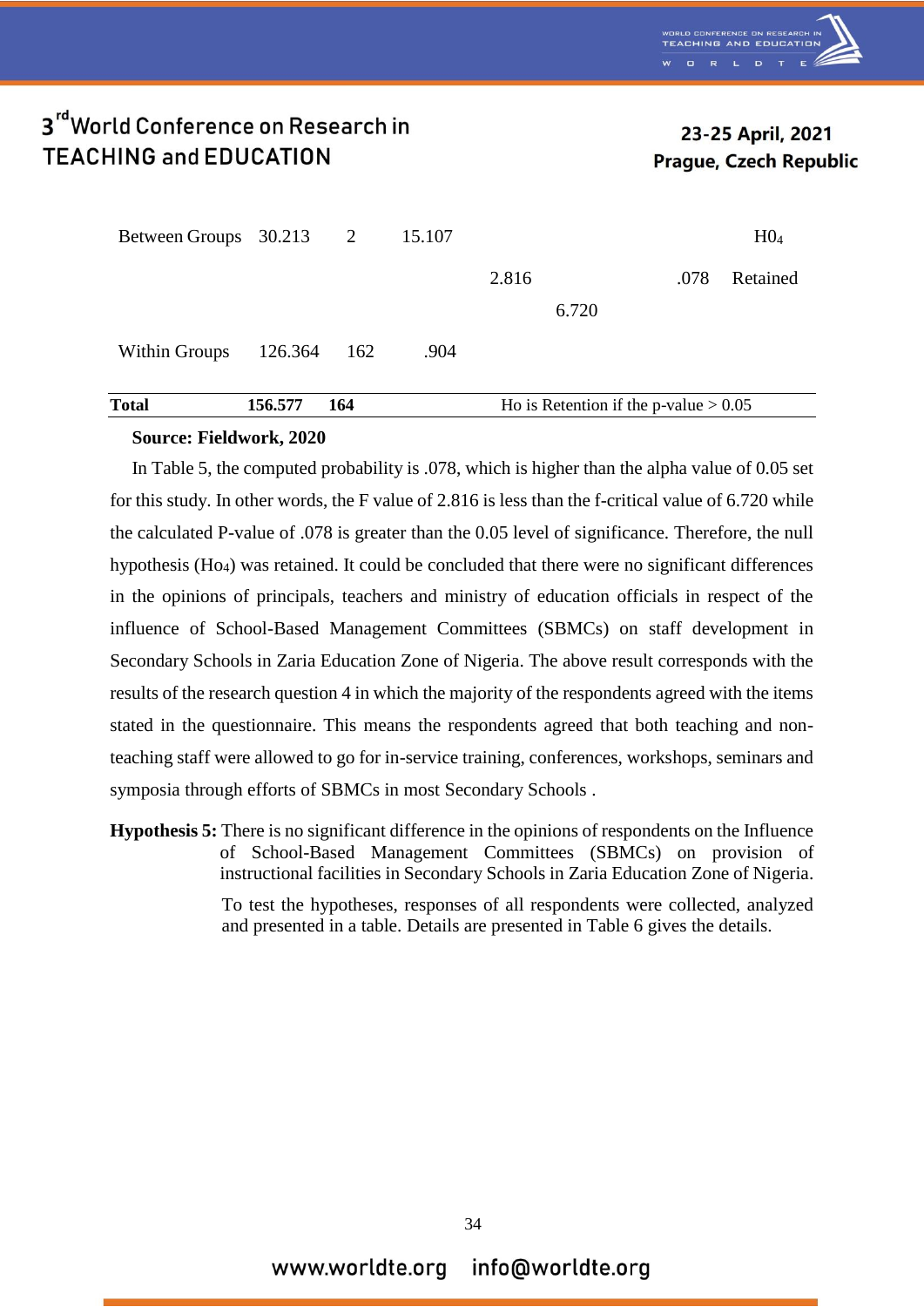

### 23-25 April, 2021 **Prague, Czech Republic**

#### **Table 6: Summary of Analysis of Variance (ANOVA) on Influence of School-Based Management Committees (SBMCs) on Provision of Instructional Facilities in Secondary Schools in Zaria Education Zone of Nigeria Source of Variation Sum of Square Df Mean of Square F-cal F-critical P-value Decision** Between Groups 6.381 2 3.191 H0<sub>5</sub> 1.193 3.037 .059 Retained Within Groups 170.201 162 1.051

### **Total** 176.582 164 Ho is Retention if the p-value > 0.05

### **Source: Fieldwork, 2020**

In Table, the computed probability is .059 higher than the alpha value of 0.05 set for this study. In other words, the F value of 1.193, which is less than the f-critical value of 3.037 while the calculated P-value of .059 is greater than the 0.05 level of significance. Therefore, the null hypothesis  $(H<sub>05</sub>)$  was retained. It could be concluded that there were no significant differences in the opinions of principals, teachers and ministry of education officials in respect of the influence of School-Based Management Committees (SBMCs) on provision of instructional facilities in Secondary Schools in Zaria Education Zone of Nigeria. The above result corresponds with the results of the research question 5 in which the majority of the respondents agreed with the items stated in the questionnaire. This means that the 3 categories of respondent are in agreement that through the efforts of SBMCs, most Secondary Schools in Zaria Education Zone were provided with textbooks, classrooms, chairs, chalkboards, computers, projectors, teaching aid, library facilities, workshops and stationaries.

**Hypothesis 6:** There is no significant difference in the opinions of respondents on the Influence of School-Based Management Committees (SBMCs) on provision of teaching and non-teaching staff in Secondary Schools in Zaria Education Zone of Nigeria.

> To test the hypotheses, responses of all respondents were collected, analyzed and presented in a table. Details are presented in Table 7.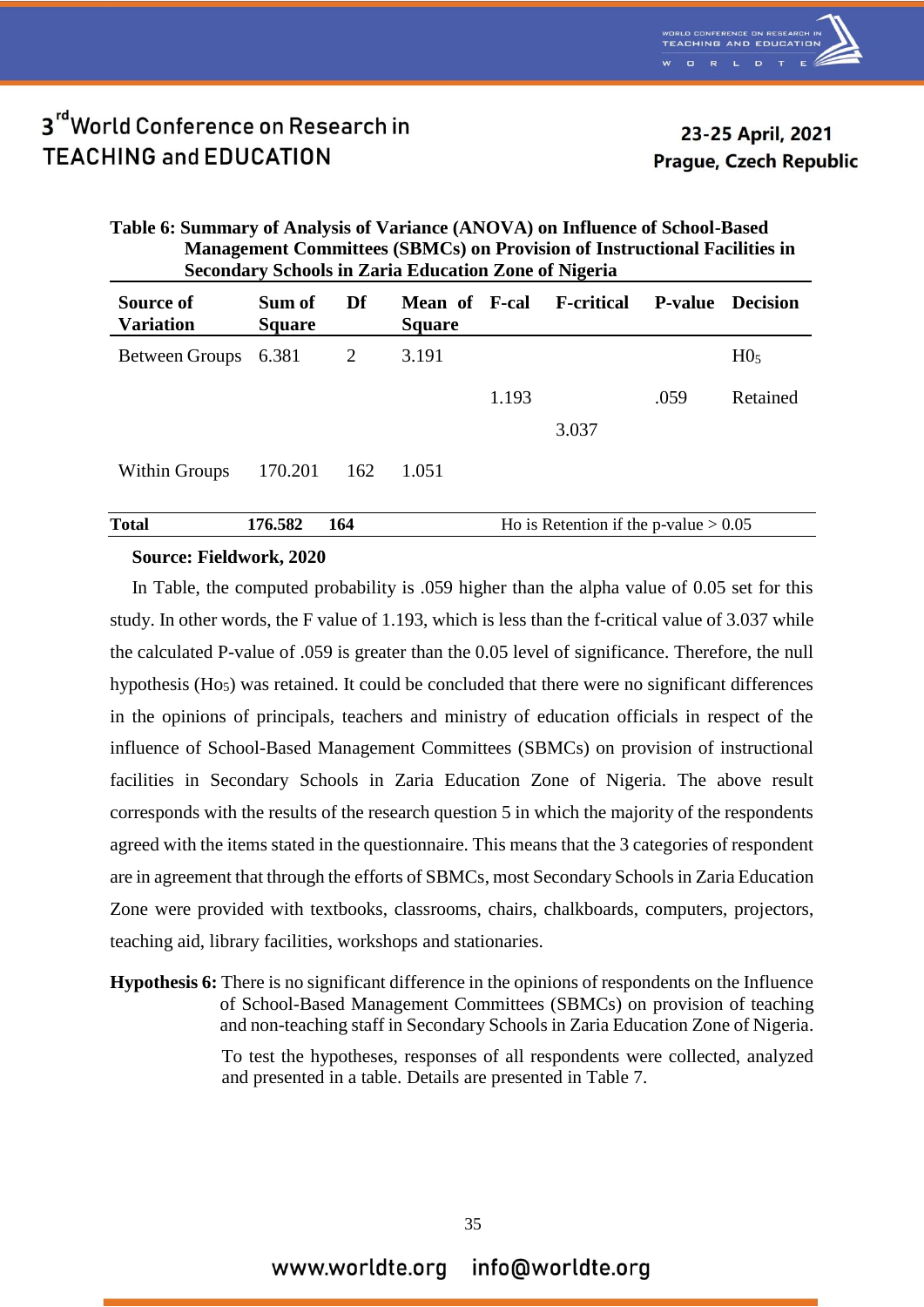

23-25 April, 2021 **Prague, Czech Republic** 

| Table 7: Summary of Analysis of Variance (ANOVA) on Influence of School-Based  |
|--------------------------------------------------------------------------------|
| <b>Management Committees (SBMCs) on Provision of Teaching and Non-Teaching</b> |
| <b>Staff in Secondary Schools in Zaria Education Zone of Nigeria</b>           |

| Source of<br><b>Variation</b> | Sum of<br><b>Square</b> | Df  | <b>Mean of F-cal</b><br><b>Square</b> |       | <b>F-critical</b>                       | <b>P-value</b> | <b>Decision</b> |
|-------------------------------|-------------------------|-----|---------------------------------------|-------|-----------------------------------------|----------------|-----------------|
| Between Groups 9.423          |                         | 2   | 4.712                                 |       |                                         |                | H0 <sub>6</sub> |
|                               |                         |     |                                       | 3.502 |                                         | .079           | Retained        |
|                               |                         |     |                                       |       | 4.566                                   |                |                 |
| Within Groups                 | 167.159                 | 162 | 1.032                                 |       |                                         |                |                 |
| <b>Total</b>                  | 176.582                 | 164 |                                       |       | Ho is Retention if the p-value $> 0.05$ |                |                 |

#### **Source: Fieldwork, 2020**

In Table 7, the computed probability is .079, which is higher than the alpha value of 0.05 set for this study. In other words, the F value of 3.502 is less than the f-critical value of 4.566 while the calculated P-value of .079 is greater than the 0.05 level of significance. Therefore, the null hypothesis  $(H<sub>06</sub>)$  was retained. It could be concluded that there were no significant differences in the opinions of principals, teachers and ministry of education officials in respect of the influence of School-Based Management Committees (SBMCs) on provision of teaching and non-teaching staff in Secondary Schools in Zaria Education Zone of Nigeria. The above result corresponds with the results of the research question 6 in which the majority of the respondents agreed with the items stated in questionnaire. This by implication means, the 3 categories of respondents are in agreement that through the efforts of SBMCs, adequate English teachers, Mathematics, Science, Islamic Studies, Social Studies, Art teachers, Laboratory technicians, library staff and workshop attendants were provided in most Secondary Schools in Zaria Education of Nigeria.

To test the hypotheses, responses of all respondents were collected, analyzed and presented in a table. Table 8 presents the details.

**Hypothesis 7:** There is no significant difference in the opinions of respondents on the Influence of School-Based Management Committees (SBMCs) on games and recreational facilities in Secondary Schools in Zaria Education Zone of Nigeria.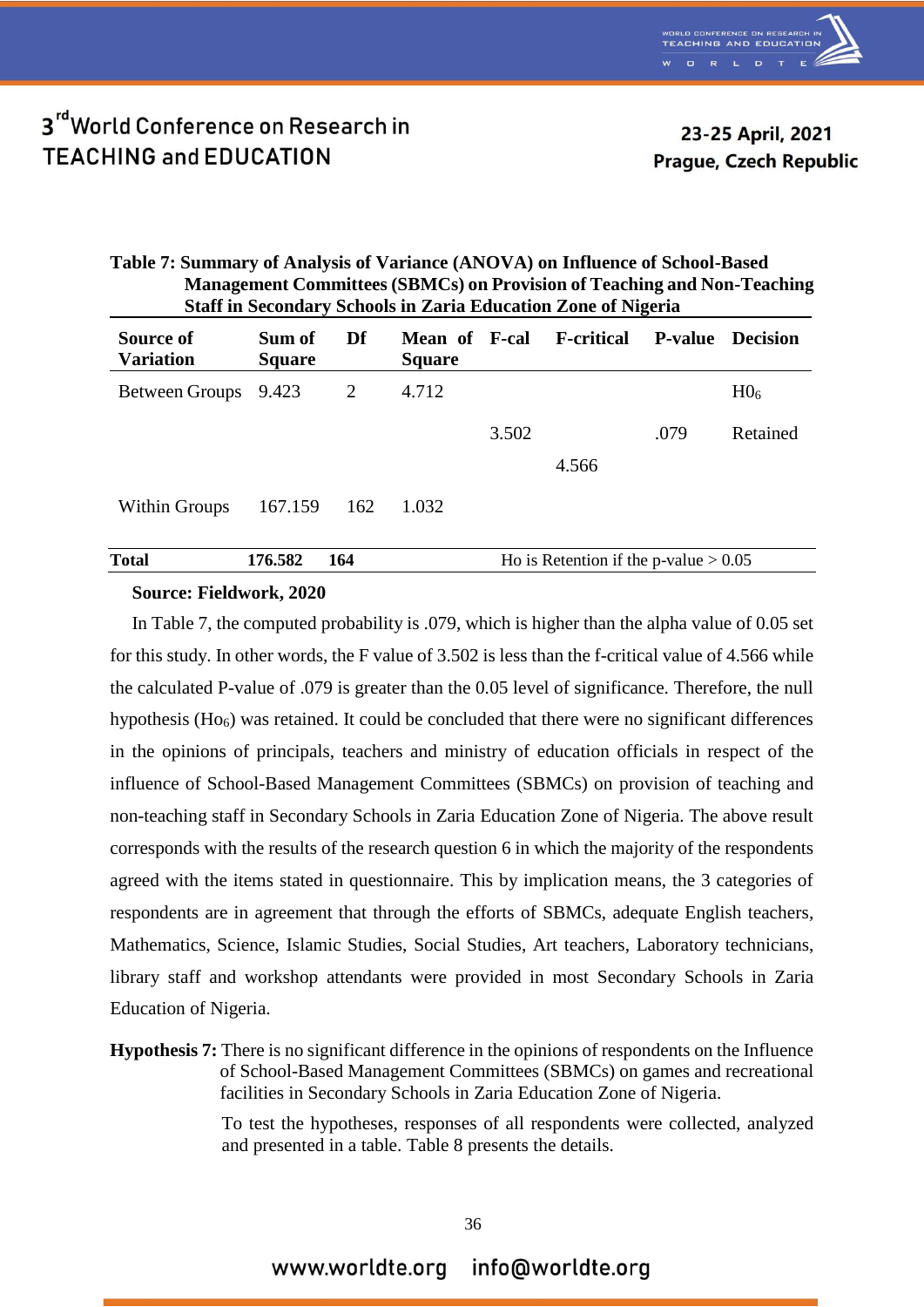

### 23-25 April, 2021 **Prague, Czech Republic**

#### **Table 8: Summary of Analysis of Variance (ANOVA) on Influence of School-Based Management Committees (SBMCs) on Games and Recreational Facilities in Secondary Schools in Zaria Education Zone of Nigeria Source of Variation Sum of Square Df Mean of Square F-cal F-critical P-value Decision** Between Groups  $4.811$  2  $2.408$  H07 5.174 .001 Rejected

2.271

Within Groups 179.767 162 1.060

| <b>Total</b> | E 70<br>. റ~<br>താ.ാ | Ho is Rejection if the p-value $< 0.05$ |
|--------------|----------------------|-----------------------------------------|
|              |                      |                                         |

#### **Source: Fieldwork, 2020**

In Table 8, the computed probability is .002, which is lower than the alpha value of 0.05 set for this study. In other words, the F value of 5.174 is greater than the f-critical value of 2.271 while the calculated P-value of .001 is lower than the 0.05 level of significance. Therefore, the null hypothesis  $(Ho<sub>7</sub>)$  was rejected. This means that significant difference existed among principals, teachers and ministry of education officials in their perception on the influence of School-Based Management Committees (SBMCs) on games and recreational facilities in Secondary Schools in Zaria Education Zone of Nigeria. The above result corresponds with the results of the research question 7 in which the majority of the respondents disagreed with the items stated in the research questionnaire. To ascertain the extent of differences, Scheffe test was employed.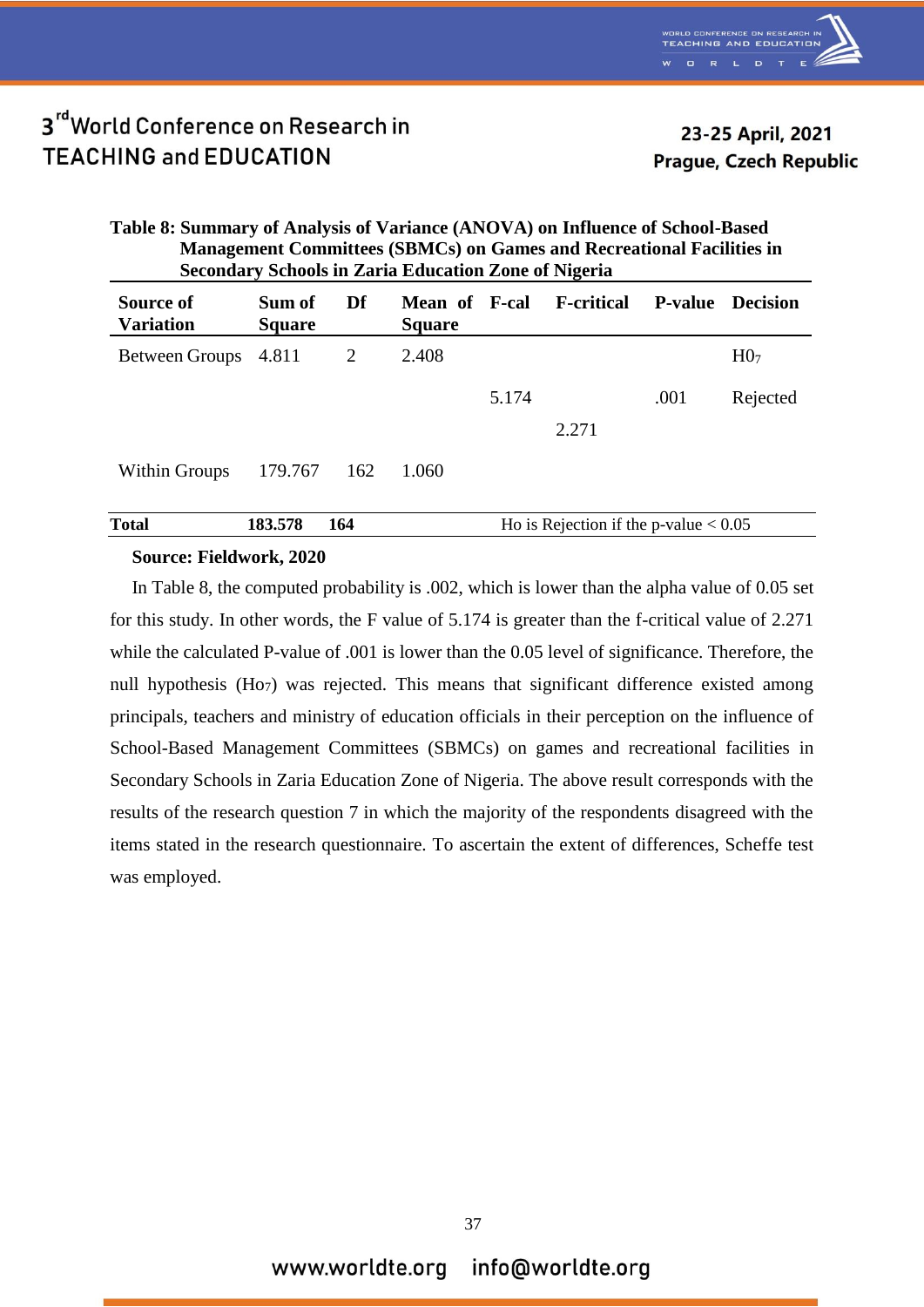23-25 April, 2021 **Prague, Czech Republic** 

**Table 9: Scheffe Multiple Comparison Statistics Test among the Principals, Teachers** 

| and Ministry of Education Officials in Respect of Influence of School-Based<br><b>Management Committees (SBMCs) on Games and Recreational Facilities in</b><br><b>Secondary Schools in Zaria Education Zone of Nigeria</b> |                                  |             |      |                                 |  |  |  |
|----------------------------------------------------------------------------------------------------------------------------------------------------------------------------------------------------------------------------|----------------------------------|-------------|------|---------------------------------|--|--|--|
| $\Gamma$ $\Gamma$ $\Gamma$                                                                                                                                                                                                 | $\left(\mathbf{T}\right)$ ototua | <b>Mean</b> | Std. | ${\bf c}$ : $\boldsymbol\alpha$ |  |  |  |

| (I) Status           | $J$ ) status    | <b>Mean</b><br>difference $(I-j)$ | Std.<br><b>Error</b> | Sig. |
|----------------------|-----------------|-----------------------------------|----------------------|------|
| Principals           | <b>Teachers</b> | $-1252$                           | .331                 | .218 |
|                      | Principals      | 22.180*                           | . 196                | .001 |
| <b>MOE</b> officials | <b>MOE</b>      | 23.903*                           | .334                 | .003 |
|                      | <b>Teachers</b> | $-1672$                           | .162                 | .191 |
| <b>Teachers</b>      | <b>Teachers</b> | 15.258*                           | .198                 | .001 |
|                      | Principals      | .1342                             | .193                 | .191 |

\*The mean deference is significant of the 0.05 level.

It is evident from the post-Hoc test that difference existed in the opinions of the three groups of respondents on the influence of School-Based Management Committees (SBMCs) on games and recreational facilities in Secondary Schools in Zaria Education Zone of Nigeria. Details of the multiple comparison post-Hoc test was indicated in Table 9, the mean score of principals 22.180 was found to be closer to that of MOE 22.903, implying that the difference between the two respondents was not significant. However, the mean score of teachers 15.258 was found to be lower than that of principals and MOE officials. This implies that the teachers differ significantly in their opinions on influence of School-Based Management Committees (SBMCs) on games and recreational facilities in Secondary Schools in Zaria Education Zone of Nigeria. From the differences of opinion of teachers and principals/MOE officials, it could be concluded that SBMCs in most Secondary Schools in Zaria Education Zone did not provide good standard football field, basketball court, badminton court, table tennis, field for track events, baseball field, mini animal park and shopping area.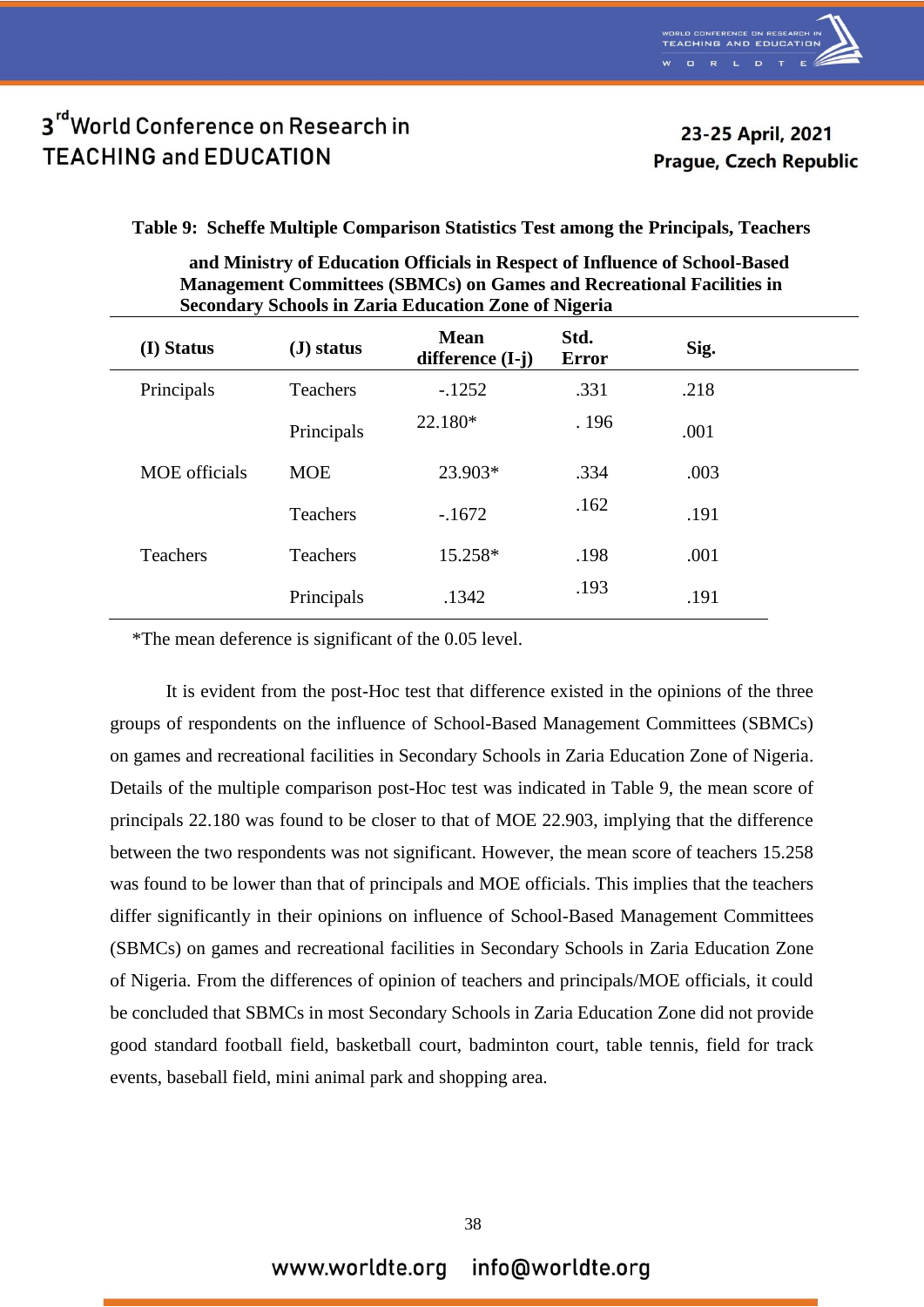

### 23-25 April, 2021 **Prague, Czech Republic**

### **4. Summary of Major Findings**

The study revealed that through School-Based Management Committees (SBMCs):

- 1. decision making process in most Secondary Schools in Zaria Education Zone was enhanced with the rational decisions arrived at;
- 2. school-community relationship was enhanced with the members of the local community participating in activities such as sporting activities, cultural activities and sharing of water facilities;
- 3. students' enrolment and retention were enhanced as a result of supervision, mobilization, sensitization, and regular meetings between SBMC officials and parents;
- 4. both teaching and non-teaching staff were allowed to go for in-service training, conferences, workshops, seminars and symposia;
- 5. most Secondary Schools in Zaria Education Zone were provided with textbooks, classrooms, chairs, chalkboards, computers, projectors, teaching aids, library facilities, workshops and stationaries;
- 6. there was adequate provision of English, Mathematics, Science, Islamic Studies, Social Studies, Art, teachers, Laboratory technicians, library staff and workshop attendants in most Secondary Schools in Zaria Education of Nigeria; and
- 7. SBMCs did not make influence in the provision of good standard Football Field, Basketball Court, Badminton Court, Table Tennis, Field for track events, Baseball Field, Mini Animal Park and Shopping Area.

### **5. Conclusions**

On the basis of the findings, the study concludes that through the school-based management committees, decision making process, school-community relationship, students' enrolment and retention, teaching and non-teaching staff were enhanced. Also, textbooks, classrooms, chairs, chalkboards, computers, projectors, teaching aids, library facilities, workshops and stationaries were provided. Similarly, English, Mathematics, Science, Islamic Studies, Social Studies, Art teachers, Laboratory technicians, library staff and workshop attendants in most Secondary Schools in Zaria Education Zone were provided though the SBMCs. However, the school-based management committees in most Secondary Schools in Zaria Education Zone, Kaduna State, Nigeria did not provide good standard Football Field, Basketball Court, Badminton Court, Table Tennis, Field for track events, Baseball Field, Mini Animal Park and Shopping Area.

### **6. Recommendations**

On the basis of findings and conclusions, it is hereby recommended that:

1. The managers of secondary education and other stakeholders in Zaria Education Zone are to ensure the sustainability of contributions of school-based management committees on decision making process, school-community relationship, students' enrolment and retention, staff development programmes,

### www.worldte.org info@worldte.org